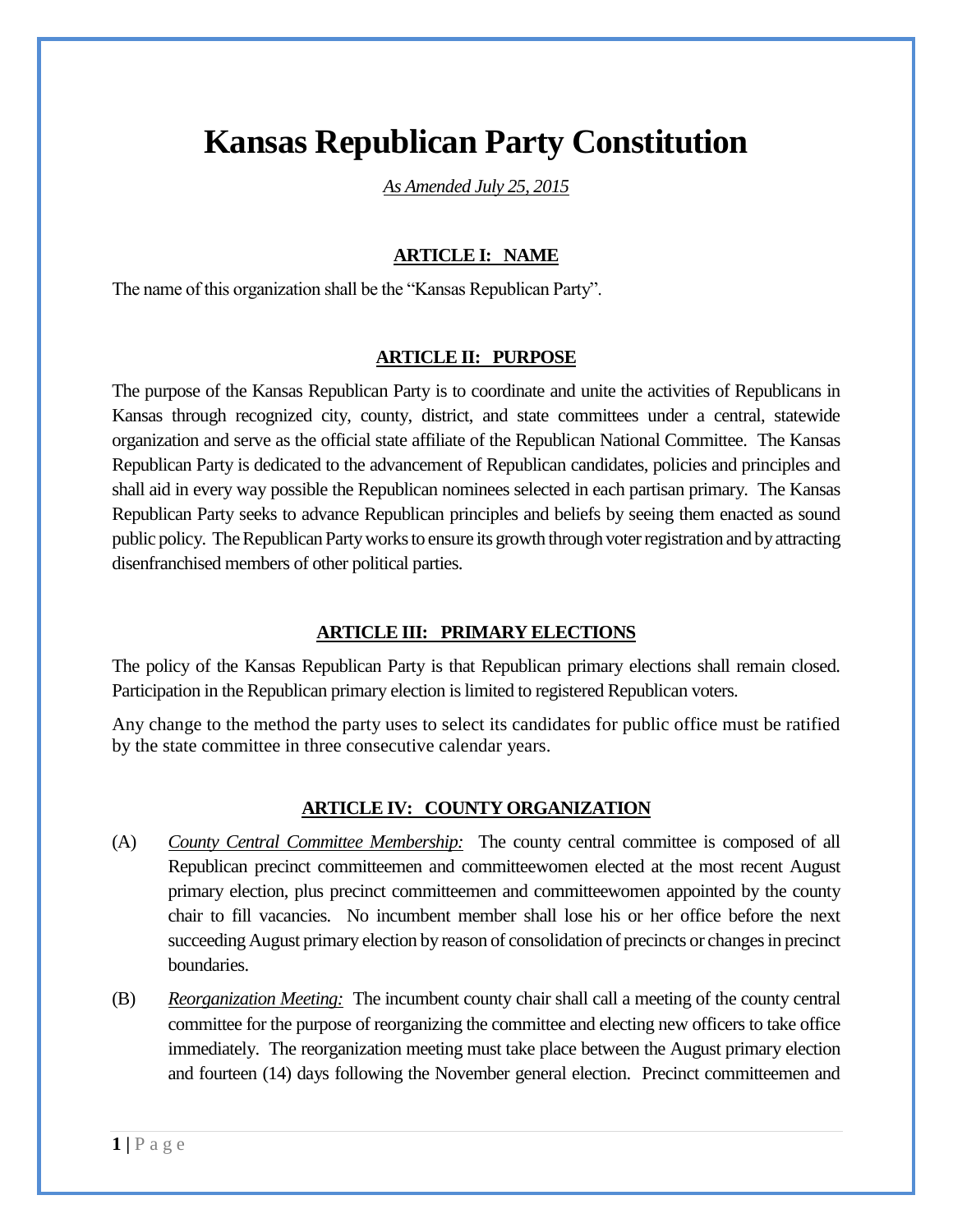committeewomen assume their position on the day following the primary election or when appointed by the County Party Chair

- (C) *Majority of County Committee May Call for Reorganization:* A majority of the county central committee members elected at the August primary election may require a meeting of the committee to be held on a date selected by the majority, by making written petition to the county chair not later than September 10th and not less than ten (10) days before the selected meeting date. The County Chair must give notice of the meeting within five (5) calendar days of receiving sufficient petitions to evidence a majority. At the meeting it is in order to reorganize the committee by electing new officers to take office immediately.
- (D) *Proxy Voting:* Proxies are permitted for voting purposes at county central committee meetings, but only if carried by a qualified Republican elector from the absent member's precinct. The signature on the proxy of the absent member must be acknowledged before a notary public.
- (E) *Electing Members of the District Committee:* At any meeting of the county central committee at which it shall be in order to reorganize, it is in order to elect that county's members and alternate members of the congressional district committee. If the reorganization meeting is held and no congressional district committee members are elected, then they may be elected at any other meeting of the county central committee held no later than fourteen (14) days after the general election, upon notice stating that such election will be held. If no formal meeting is held to select congressional district committee members and alternate members, they will not be allowed to participate in congressional district committee meetings.
- (F) *If Chair Does Not Issue Notice:* If notice of a meeting required by this Constitution is not given in timely fashion by the chair, the vice chair may give such notice. In the event that the county chair or vice chair neglects to give notice of a meeting recognized by this rule, any member qualified to vote at a meeting may request the congressional district chair to give notice of a reorganization meeting.
- (G) *Notice Requirements:* Notice requirements for meetings of the county central committee may be established by State or County Bylaw.
- (H) *Blackout Period for Appointments of Precinct Leaders:* A County Chair cannot appoint individuals to vacant precinct committee positions between the last August primary and the meeting at which the county central committee reorganizes.
- (I) *County Committee Officers:* The elected officers of the county central committee shall include a chair, vice chair, secretary and treasurer. It shall not be necessary for any of the officers of the committee to be a central committee member. One person may hold both the offices of secretary and treasurer. County parties may have additional elected or appointed officers.
- (J) *If No Precinct Committeemen or Committeewomen Elected* If no precinct committeemen or committeewomen are elected at the August primary election, the state party chair, with the advice and concurrence of the district committee chair must appoint an acting county chair. The acting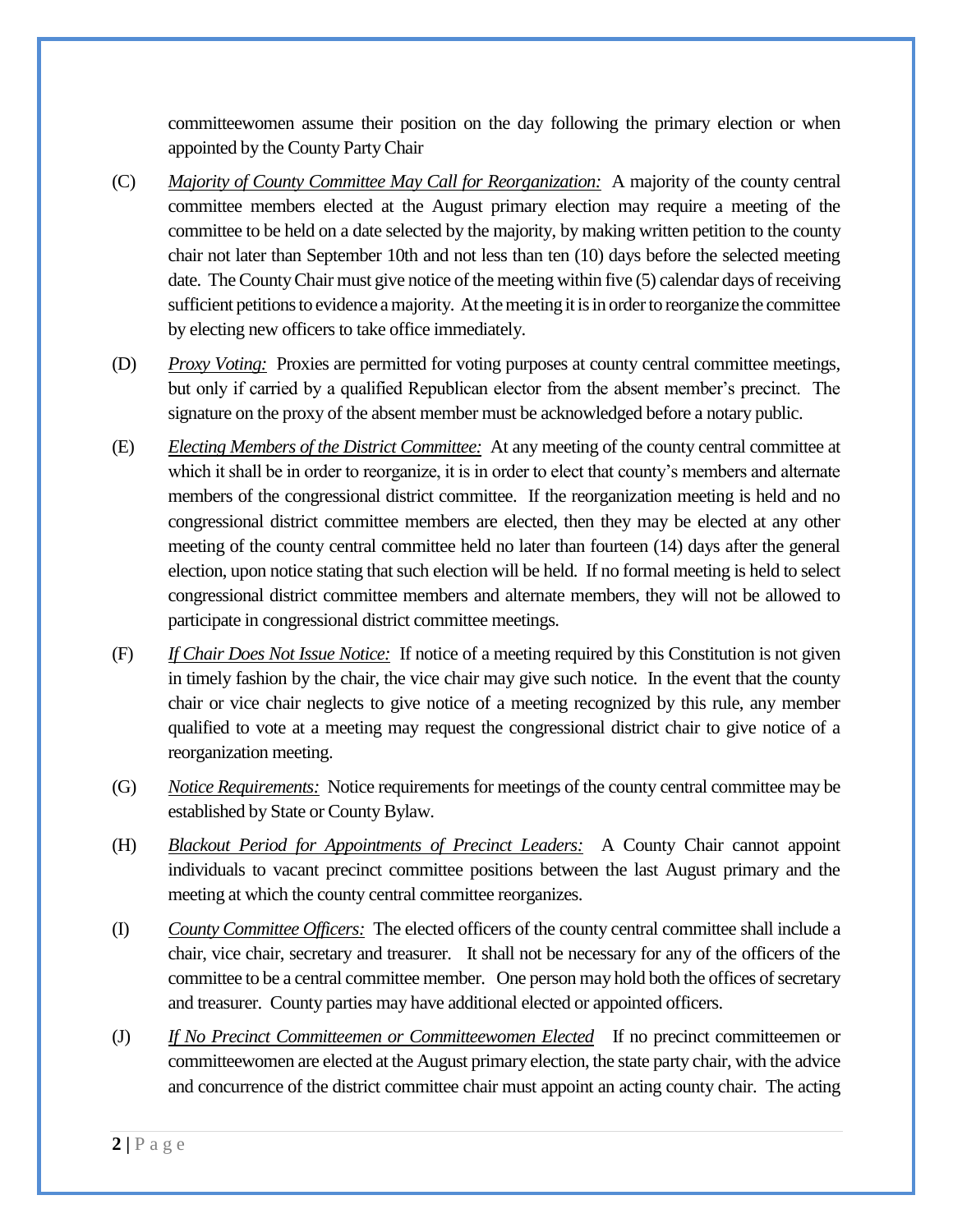county chair must appoint precinct committeemen and women. The acting county chair must then call and conduct a reorganization meeting pursuant to paragraphs (B) through (H) of this Article IV.

(K) *Sole Power to Appoint Precinct Committeeperson:* The power to appoint individuals to vacant precinct committee positions is vested solely in the judgment and discretion of the County Chair and so long as the appointment satisfies statutory standards, no other person or group may infringe on the Chair's prerogative.

#### **ARTICLE V: CONGRESSIONAL DISTRICT COMMITTEES**

- (A) *District Committee Membership:* Each congressional district committee is composed of:
	- (i) the county chair and vice chair of each county in the district and
	- (ii) two additional members from each county, to be elected by each of the county central committees in the district after each August primary election, but not later than fourteen (14) days after the general election, in accordance with the chart below.
- (B) *Number of Votes Cast:* The state party chair will provide district and county chairs with the election results of the statewide office being used and the number of delegate members allowed each county, no later than September 15th following the August primary or as soon thereafter as the Secretary of State releases the official vote totals.

"Number of votes cast" is defined as the total votes cast in the county by Republican Party voters for the Republican statewide candidate receiving the highest statewide vote at the preceding August primary election. "Statewide" includes races for U.S. Senate.

In the event that no statewide office was up for election in the immediately preceding August primary election, the number of votes cast shall be the votes cast in the last August primary election in which a statewide office was up for election.

| <b>NUMBER OF VOTES CAST</b> | <b>NUMBER OF MEMBERS</b>          |
|-----------------------------|-----------------------------------|
| $2,001 - 3,000$             | $2 +$ County Chair and Vice-Chair |
| $3,001 - 4,000$             | $4 +$ County Chair and Vice-Chair |
| $4,001 - 5,000$             | $6 +$ County Chair and Vice-Chair |
| $5,001 - 6,000$             | $8 +$ County Chair and Vice-Chair |
| Etc.                        | Etc.                              |

The number of district committee members will be determined according to the following chart: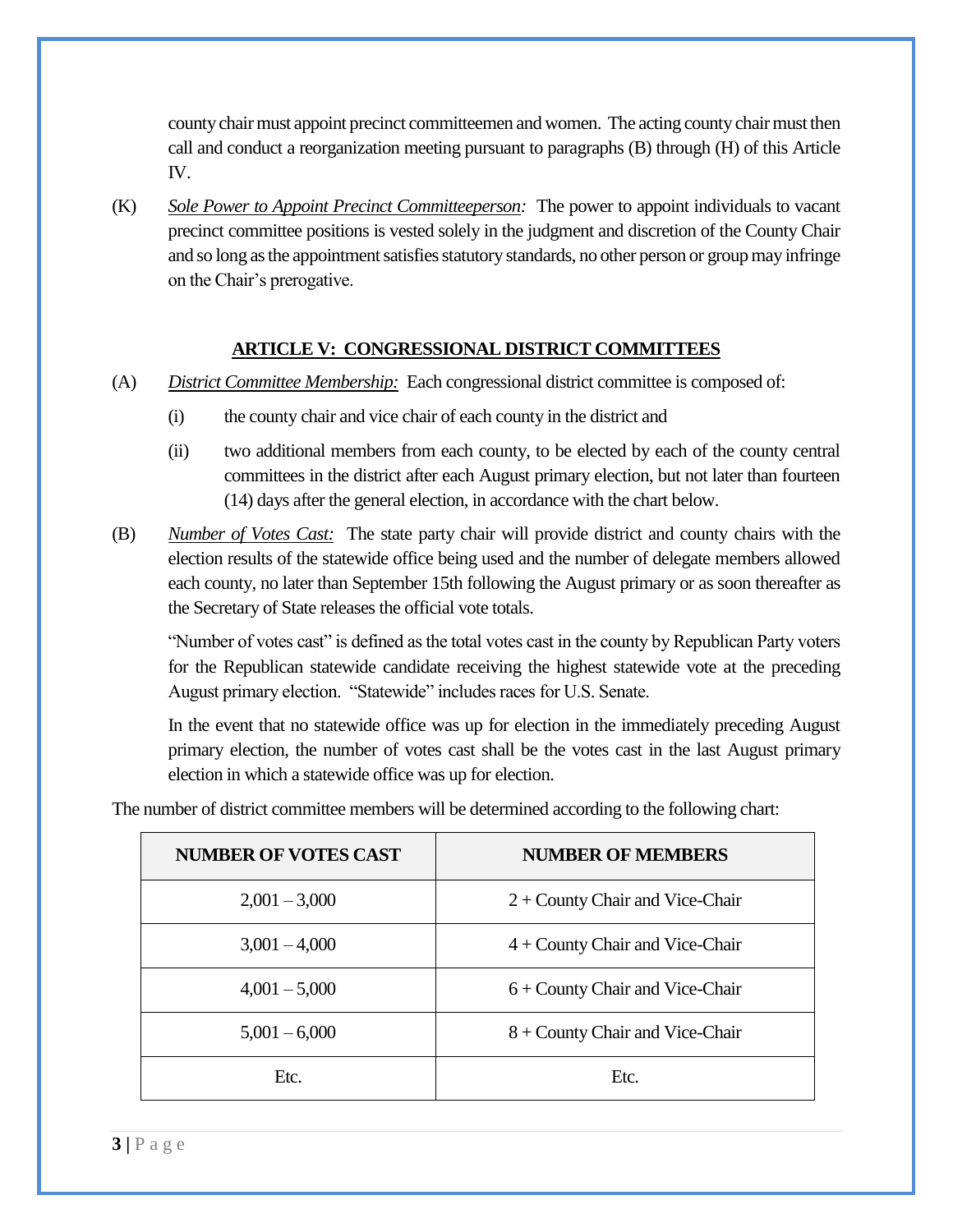- (C) *Alternate Members:* When the district committee members are chosen by the county committee, up to the same number of alternates shall also be chosen.
	- (i) *Alternates for County Chair and Vice-Chair:* Two alternate district committee members shall be chosen, one for the chair and one for the vice chair of each county. Unless otherwise elected in accordance with these rules, the district committee alternate members are the elected secretary and elected treasurer of the county committee.
	- (ii) *Alternate Members:* Alternate members shall be listed by descending vote number and shall be appointed as needed by the chair or vice chair to fill vacancies of members who are absent at the time of a district committee meeting.
- (D) *County in Two or More Districts*: In the event a county is partly in each of two or more congressional districts, the county chair and vice chair shall be members of each congressional district committee and their alternates, alternate members of each congressional district committee.

The county's entitlement to additional members shall be computed for the county as a whole, but allocated separately for each such district as specified on the basis of the votes cast by Republican voters in each district at such primary election.

Additional members of each congressional district committee shall be elected by the precinct committeemen and committeewomen from their congressional district.

(E) *Term of Office*: The term of members and alternate members of the district committee shall commence on the 15th day following the November general election or when elected, whichever is later, and end on the 14th day following the next November general election or on the election of the new delegates, whichever is later.

Changes in apportionment of membership shall be effective on the 15th day following the November general election.

- (F) *Conduct of District Committee Reorganization Meeting:* At the time a reorganizational meeting is called, the incumbent congressional district chair shall provide a copy of the proposed rules governing such meeting to all persons qualified to vote at such meeting.
	- (i) No district committee member shall be represented by proxy
	- (ii) Each congressional district committee shall organize by electing a chair, vice chair, a secretary, and a treasurer.
	- (iii) It shall not be necessary for an officer of the district committee to be a member of the district committee.
	- (iv) A reorganization meeting shall be called by the congressional district chair, or if the chair fails to do so for any reason by the congressional district vice chair.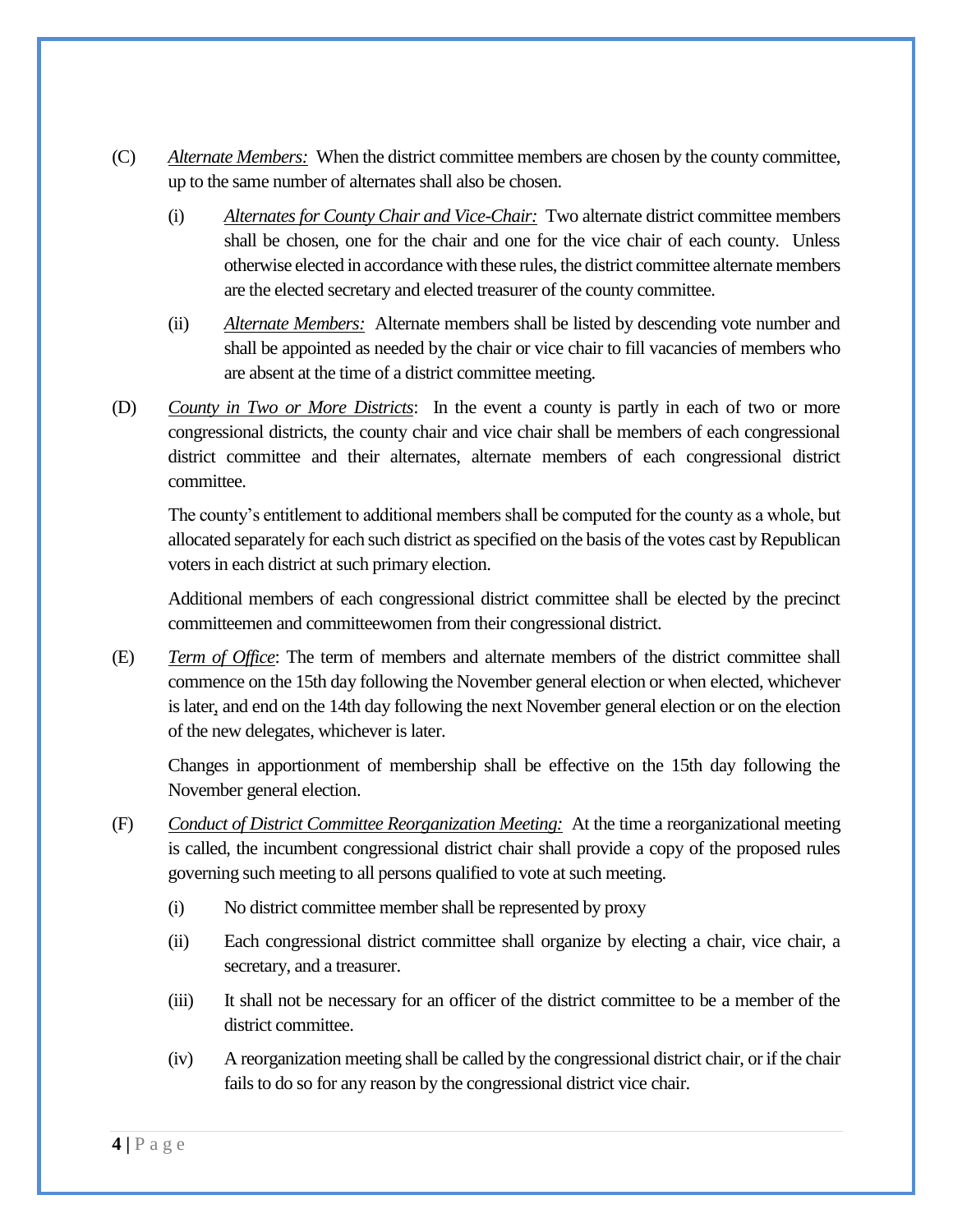- (v) The reorganization meeting shall be held within the district not earlier than December 1st of each even-numbered year and not later than the second Saturday in January of the following year.
- (vi) At the district committee reorganization meeting, it shall elect that district's 37 members and 37 alternate members of the state committee.
- (vii) Notice requirements for district committee meetings may be established by State or District Bylaw.
- (G) *Effect of Redistricting:* In the event of redistricting of any congressional district, the state chair may call a meeting of all county chairs and vice chairs of counties located in whole or in part within the new congressional district and all persons residing within the newly constituted congressional district who were previously members of any Kansas congressional district committee.
- (H) *Effect of Reapportionment:* In the event of reapportionment under the circumstances where the total number of Kansas congressional seats has changed, the state chair shall call such a meeting to reorganize for each newly constituted Congressional district. Such meeting shall organize a new congressional district committee and elect officers for such each committee.

Previously elected alternate members who reside in a new congressional district may be reassigned by the appropriate county chair to replace an absent member in the new congressional district in the same manner as stated in Article V(B) above.

- (I) *Congressional Vacancy:* In the absence of a congressional district committee rule to the contrary, a "congressional district convention" (as that phrase is used in K.S.A. 25-3504) shall consist of the congressional district committee.
- (J) *District Convention:* Any time a statute, regulation, or party rule requires the meeting of a district convention, it shall consist of the congressional district committee.

## **ARTICLE VI: STATE COMMITTEE**

- (A) *Sets Policy:* The state committee sets the policy for the Kansas Republican Party.
- (B) *Membership:* The state committee shall consist of:
	- (i) 37 members representing each congressional district, to be elected as provided in VI(D) below;
	- (ii) The six officers of the state committee;
	- (iii) The Chair and Vice Chair of each congressional district committee;
	- (iv) The Chair of the Black Republican Council;
	- (v) The President of the Kansas Federation of Republican Women;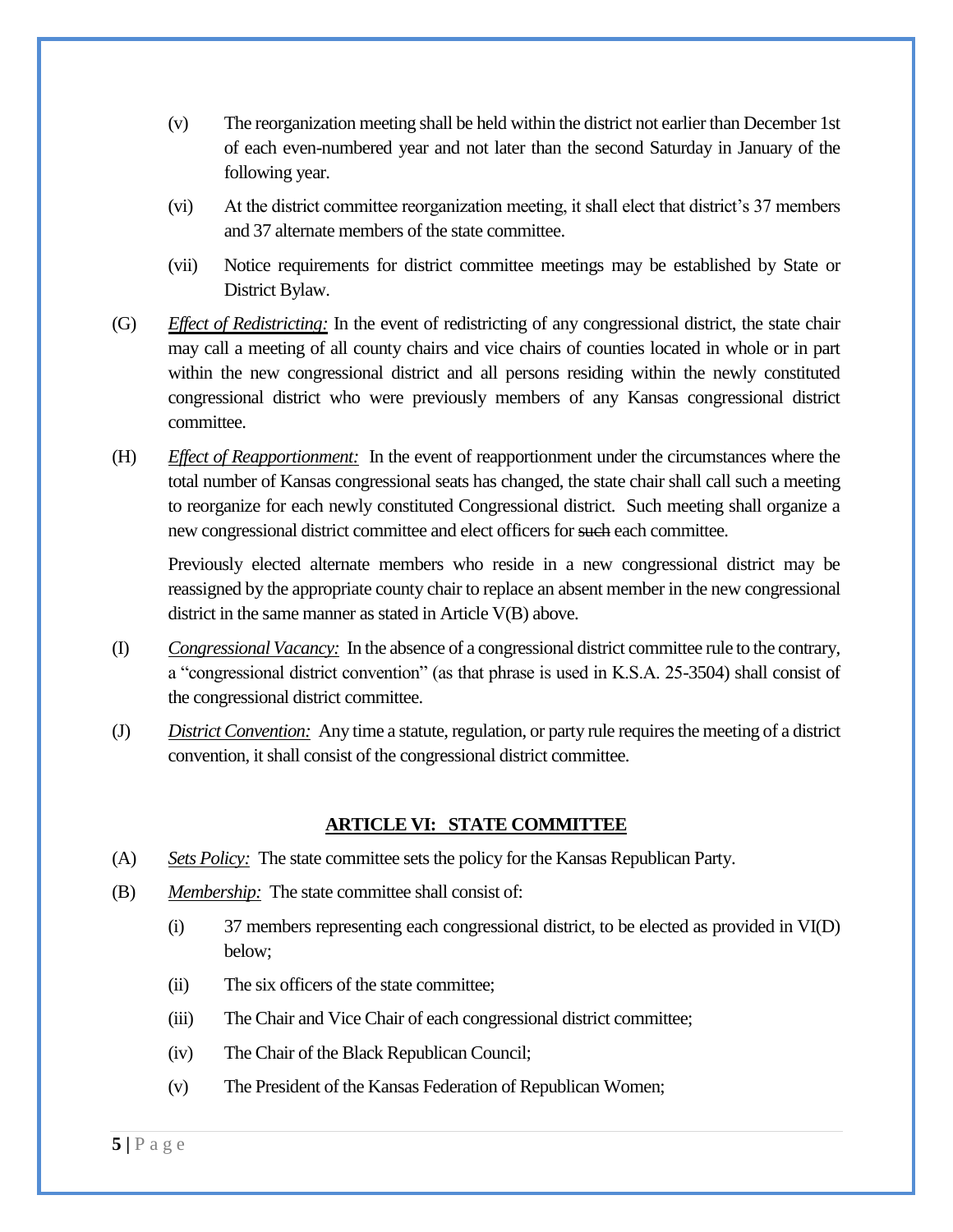- (vi) The Chair of the Kansas Young Republicans;
- (vii) The Chair of the Kansas Hispanic Republican Council;
- (viii) The President of the Kansas Federation of College Republicans

and, as to those persons affiliated with the Republican Party, the following:

- (ix) The President of the Senate or a senator designated by the President;
- (x) The Majority Leader of the Senate, or a senator designated by the Majority Leader;
- (xi) The Speaker of the House of Representatives or a member of the House designated by the Speaker;
- (xii) The Majority Leader of the House of Representatives or a member of the House designated by the Majority Leader;
- (xiii) The minority leader of each Chamber or a member of the same Chamber designated by such minority leader;
- (xiv) The Governor or his or her designee;
- (xv) Each United States Senator or his or her designee;
- (xvi) Each U.S. Congressman or his or her designee;
- (xvii) The State Treasurer or his or her designee;
- (xviii) The Insurance Commissioner or his or her designee;
- (xix) The Attorney General or his or her designee;
- (xx) The Secretary of State or his or her designee.

No proxies shall be recognized.

In the event that a member is absent from a meeting, it shall be the duty of the congressional district chair to appoint a replacement from among those alternate members present but not otherwise voting who are from the same congressional district (with first preference to an alternate member who is from the same subdivision of the congressional district if the congressional district is subdivided pursuant to Article VI(D)).

- (C) *Effect of Reapportionment:* Reapportionment of congressional districts and/or the reorganization of congressional district committees resulting therefrom shall not alter the membership of the state committee or the executive committee until the state committee reorganizes or the date established pursuant to Article VI(E) below.
- (D) *Congressional District Members:* Each congressional district committee shall elect 37 members and 37 alternate members of the state committee at large within the congressional district; provided, that in those instances where the largest county (or portion thereof in the district), by membership on the congressional district committee, has more than 30% of the members of the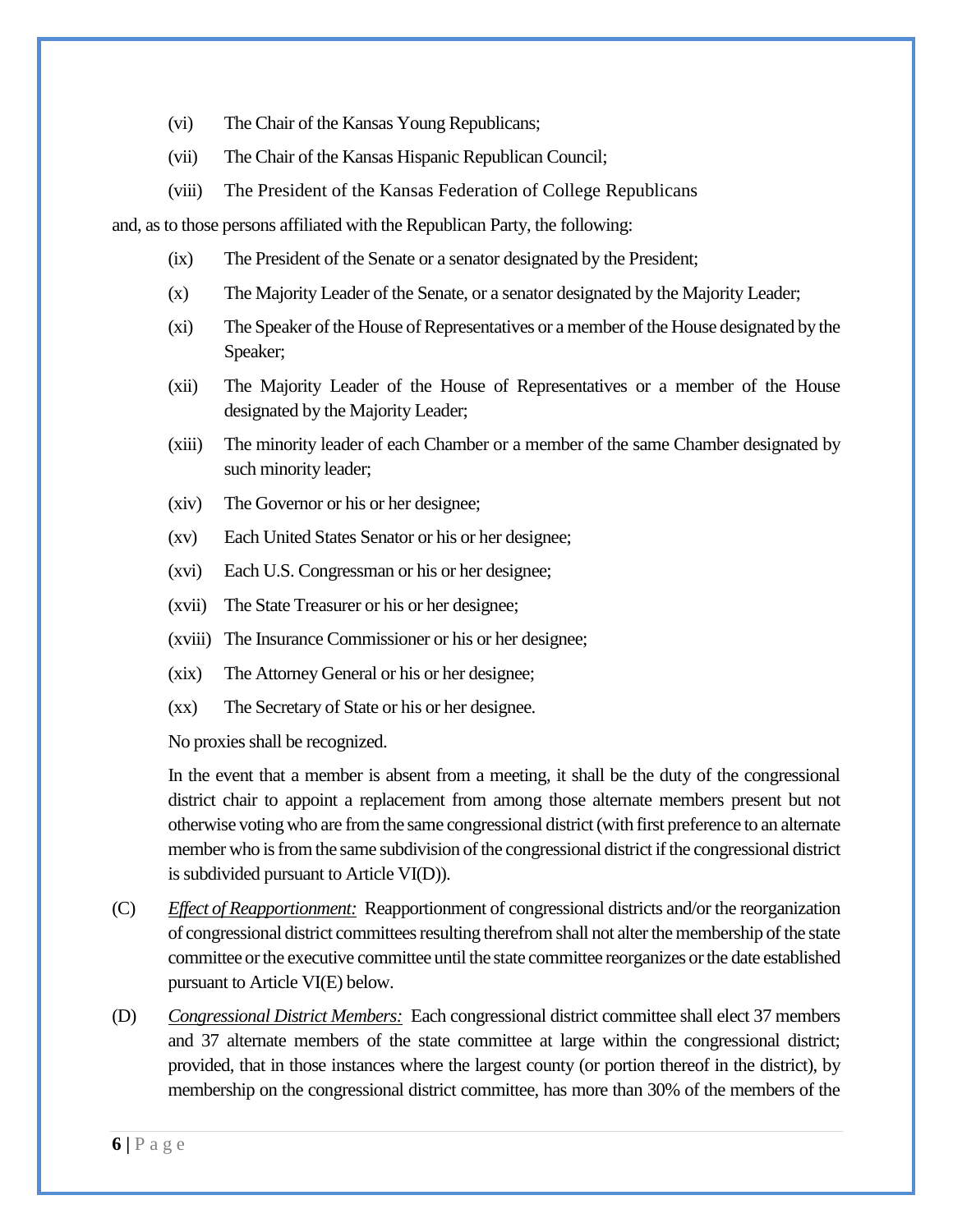congressional district committee, the members of the congressional district committee from that county present and voting at the meeting of the district committee shall elect a proportionate share of the state committee members, such proportionate share to be determined by multiplying 37 by a fraction, the numerator of which is the number of that county's membership on the congressional district committee and the denominator of which is the entire membership of the congressional district committee.

When the application of such fraction to the number 37 results in other than a whole number, such number shall be rounded down to the nearest whole number.

The members of the congressional district committee representing the other counties shall elect the remainder of the state committee members unless the next largest county (or portion thereof) would constitute more that 50% of the remaining congressional district committee membership, in which case the members of the congressional district committee from that second largest county shall elect its proportionate share of the 37, applying the rule set above.

The remaining members of the congressional district committee shall then elect the remainder of the 37 members.

Nothing herein shall prohibit members of the congressional district committee from one county electing persons from another county to be on the state committee.

(E) *Term of Office:* The term of all 37 members and 37 alternate members representing congressional districts on the state committee shall commence as of the date of the organizational meeting of the state committee, and shall end on the day immediately preceding the next organizational meeting of the state committee (approximately 2 years later).

#### (F) *State Committee Reorganization Meeting*

- (i) *Notice:* Notice of the exact day, time of day, and place of the biannual state committee reorganizational meeting shall be given in writing or by e-mail, if available, by the state chair not less than thirty (30) days before the meeting date.
- (ii) *When:* The reorganization meeting must occur between the last Saturday of the January next following a November general election and the last Saturday of the succeeding March.
- (iii) *Purpose:* At the reorganization meeting, the state committee shall elect a chair, a vice chair, a secretary, and a treasurer.
- (iv) Failure to satisfy the notice requirement shall not affect the validity of actions taken at the organizational meeting.
- (G) *Notice:* Notice requirements and regulations relating to the call of state committee meetings may be established by State Bylaw.
- (H) *State Convention:* Any time a statute, regulation, or party rule requires the meeting of a state convention, it shall consist of the state committee.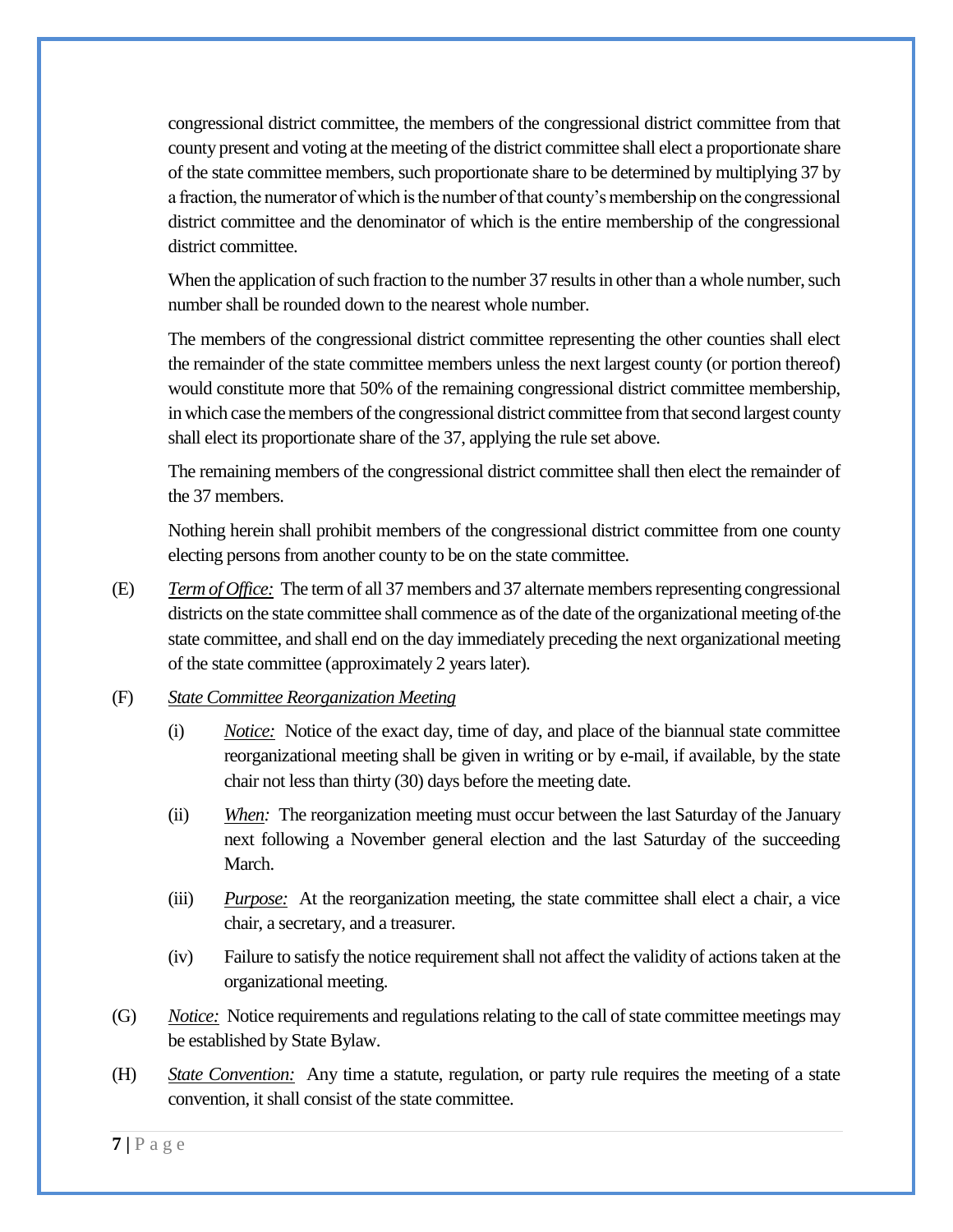#### **ARTICLE VII: STATE COMMITTEEE OFFICERS**

- (A) The State Committee Officers shall consist of Chair, Vice-Chair, Treasurer, Secretary, National Committeeman, and National Committeewoman.
- (B) The state chair, with the advice and consent of any executive committee established by Bylaw, may appoint an executive director who shall be a nonvoting officer of the state committee, assign duties and responsibilities and establish compensation. The executive director shall hold his or her position at the pleasure of the state chair, and once approved, the executive director's compensation shall not be reduced by the executive committee without the consent of the state chair.
- (C) Any provision relating to officers of the state committee, not inconsistent with this Constitution, may be established by Bylaw.

# **ARTICLE VIII: GENDER**

In each instance, a chair and a vice chair shall be of the opposite sex. Any person elected state chair, congressional district chair, or county chair may, at such person's option, choose to be referred to by the title "Chairman," "Chairwoman," or "Chair," as appropriate. A similar designation may be made by any vice chair.

## **ARTICLE IX: QUORUM**

Quorum requirements may be set by Bylaw.

## **ARTICLE X: VACANCIES**

(A) *Officer Vacancies:* In the event of a vacancy in any elected office in the state, district, county or city party, the committee which elects that office in the ordinary course shall elect a successor for the unexpired term, as follows:

*Chair & Vice-Chair:* In the case of a vacancy in the office of a chair, the vice chair of the same committee shall immediately and automatically assume the title and duties of the chair, unless the vice chair declines the position, in which case the committee shall elect a new chair. A new vicechair will be elected only if a meeting to fill the vacancy is called by the new chair or if more than half the committee members petition for a meeting to elect a new vice-chair.

*Secretary & Treasurer:* In the case of a vacancy in the office of a treasurer or secretary, the remaining secretary or treasurer of the same committee shall immediately and automatically assume the title and duties of the vacant office until the committee shall elect a successor, if it chooses to do so.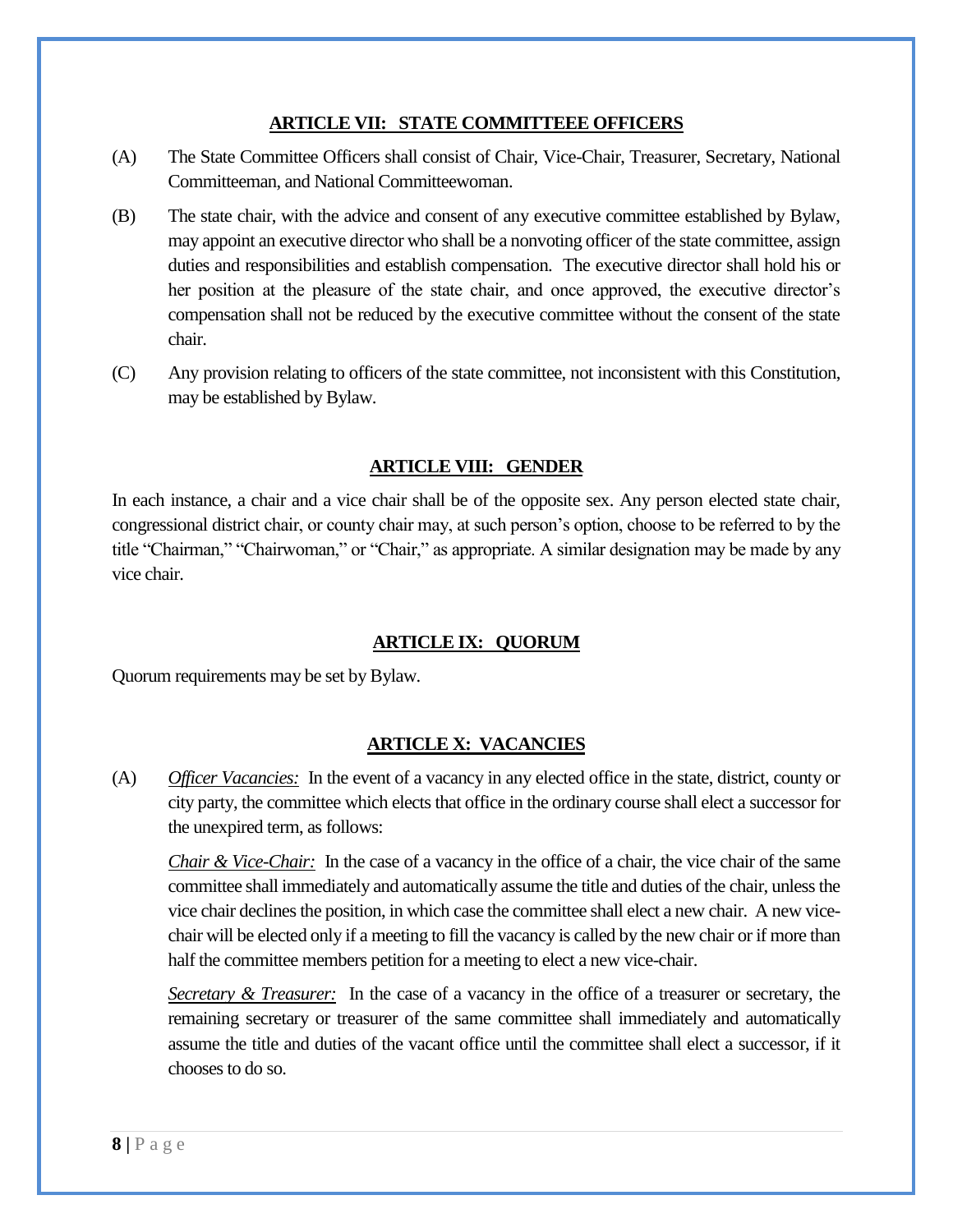*National Committee Member:* In the case of a National Committeeman or Committeewoman, the state committee will be summoned to elect a replacement, scheduled so that the new National Committeeperson may take office in time to attend the next scheduled National Committee Meeting. State Committee members must be given at least 7-days notice of the replacement meeting.

(B) *State Committee Vacancies:* In the case of a vacancy in the office of a state committee member representing one of the congressional district committees, the alternate member of the same committee elected with the highest number of votes shall immediately and automatically assume the title and duties of the member.

#### **ARTICLE XI: BYLAWS**

- (A) District, County, and City committees may adopt Bylaws not inconsistent with the State Party Constitution or Bylaws.
- (B) District, County, and City committee bylaws may not amend, supercede, define or interpret Constitutional provisions or terms.

#### **ARTICLE XII: REMOVAL OF PARTY OFFICERS**

- (A) Any elected or appointed officer or member of the state committee, excepting the executive director, may be removed from office by a vote of two-thirds of all members, whether present or not, of the state committee, provided that written petition (whether one or more) has been made by one-half (1/2) of the members of the state committee. The petition(s) shall be submitted to the State Party office and verified by the Chair or Secretary of the State Committee. Once the petitions have been verified, a meeting of the State Committee shall be called within thirty (30) days. The action of the state committee shall be final.
- (B) Any officer of a Congressional District Committee, officer of a City Party Committee, or officer of a County Central Committee may be removed from office by a vote of two-thirds of all members, whether present or not, of the committee which elected them, provided that written petition (whether one or more) has been made by one-half (1/2) of the members of the committee. The petition(s) shall be submitted to the State Party office and verified by the Chair or Secretary of the committee for which the individual is an officer. Once the petitions have been verified, a meeting of the committee shall be called within thirty (30) days. If said action is reviewed by the State Committee, the action of the State Committee shall be final.
- (C) The treasurer of a Congressional District Committee, treasurer of a City Party Committee, or treasurer of a County Central Committee may be removed from office by unanimous vote of the remaining committee officers of the committee which elected them when a treasurer is negligent in their duties required by Kansas law. The results of such vote shall be submitted to the State Party office and verified by the Chair or Secretary of the State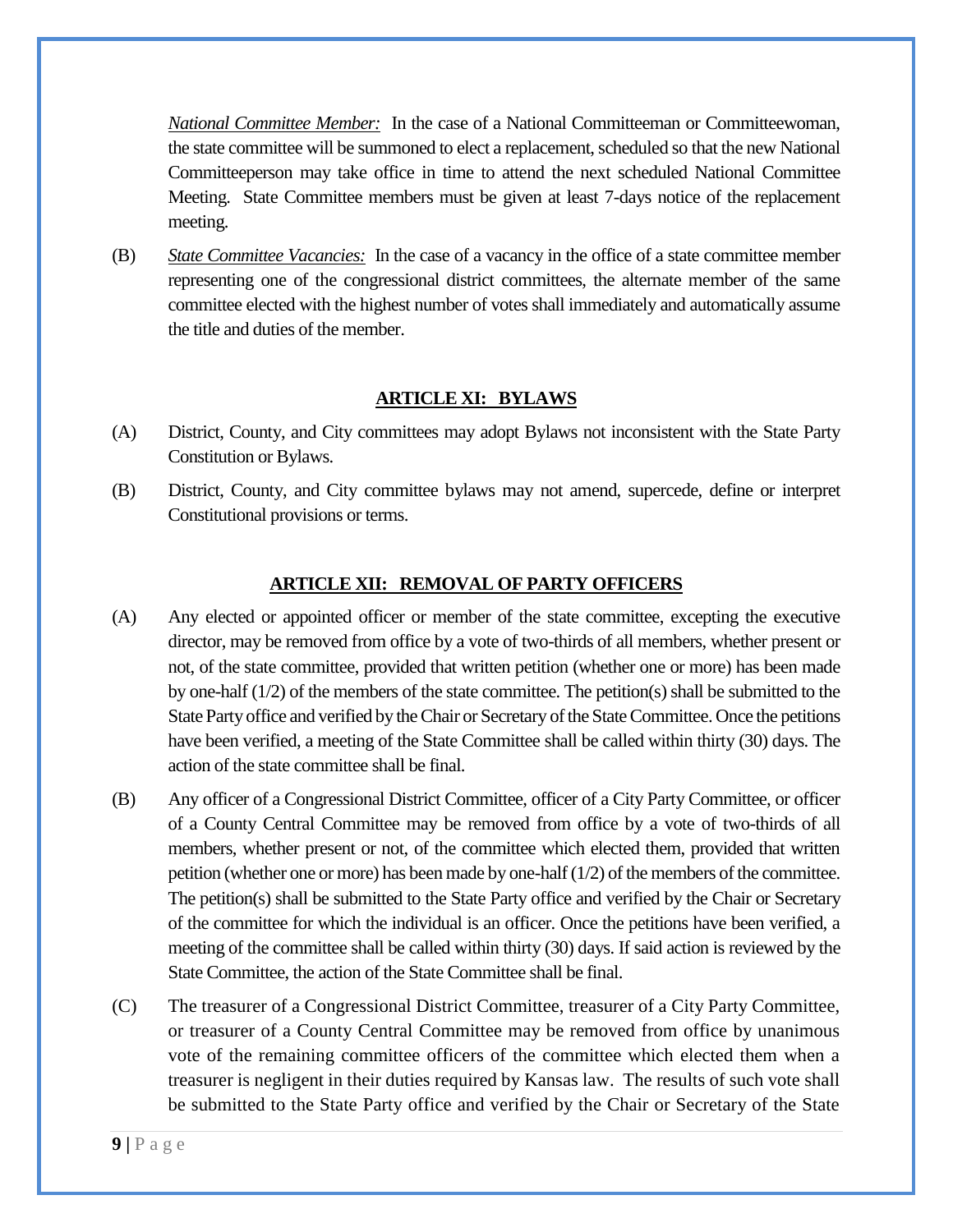Committee. Once the vote has been verified, the Chair of the electing committee will serve as acting treasurer until the electing committee meets, at which time a new treasurer shall be elected.

#### **ARTICLE XIII: PARTY LOYALTY**

- (A) The Kansas Republican Party is dedicated to the promotion of Republican policies, candidates and principles. The members of its governing bodies defined in this Constitution (Article IV, V, VI) are charged with promoting these goals. Therefore, any individual with voting rights on any Party committee defined in this Constitution, who by any documented public action donates, contributes, or endorses a candidate other than the Republican nominee in a contested, partisan campaign for public office in the state of Kansas, shall forfeit their voting rights and membership on the committee(s) on which they serve. This shall not, in any way, restrict rights conferred on elected officials or precinct committeemen/women as defined in Kansas statute.
- (B) A four-fifths (80%) affirmative vote by the Loyalty Committee, comprised of the Chair of the Kansas Republican Party and the Chair of each Congressional District Committee, shall determine if members of any governing bodies have violated this section. The decision of the Loyalty Committee and the resulting forfeiture of membership and voting rights on governing committees shall be effective immediately upon signed, written notification sent by first class postage to the last known address of the individual and Chair of each committee(s) of which the person is a member.
- (C) County, district or state officers (Article IV, V, VI), who by any documented public action donates, contributes, or endorse a candidate other than the Republican nominee in a contested, partisan campaign for public office in the state of Kansas, shall forfeit their official title and all rights associated with it under the rules of the Kansas Republican Party.
- (D) A four-fifths (80%) affirmative vote by the Loyalty Committee, comprised of the Chair of the Kansas Republican Party and the Chair of each Congressional District Committee, shall determine if members of any governing bodies have violated this section. The decision of the Loyalty Committee and the resulting forfeiture of membership and voting rights on governing committees shall be effective immediately upon signed, written notification sent by first class postage to the last known address of the individual and all members of each committee of which the individual is an officer. The committee(s) affected will be required to elect a new individual to the vacant position pursuant to Article X.
- (E) Any member who feels wrongfully sanctioned by the Loyalty Committee may appeal the decision of the Loyalty Committee to the Kansas Republican Party Executive Committee (as defined by Article 5 of the Bylaws of the Kansas Republican Party). A two-thirds vote of all members, whether present or not, to reinstate the disciplined member shall over-ride the ruling of the Loyalty Committee. If requested by the member, action by the Executive Committee must occur within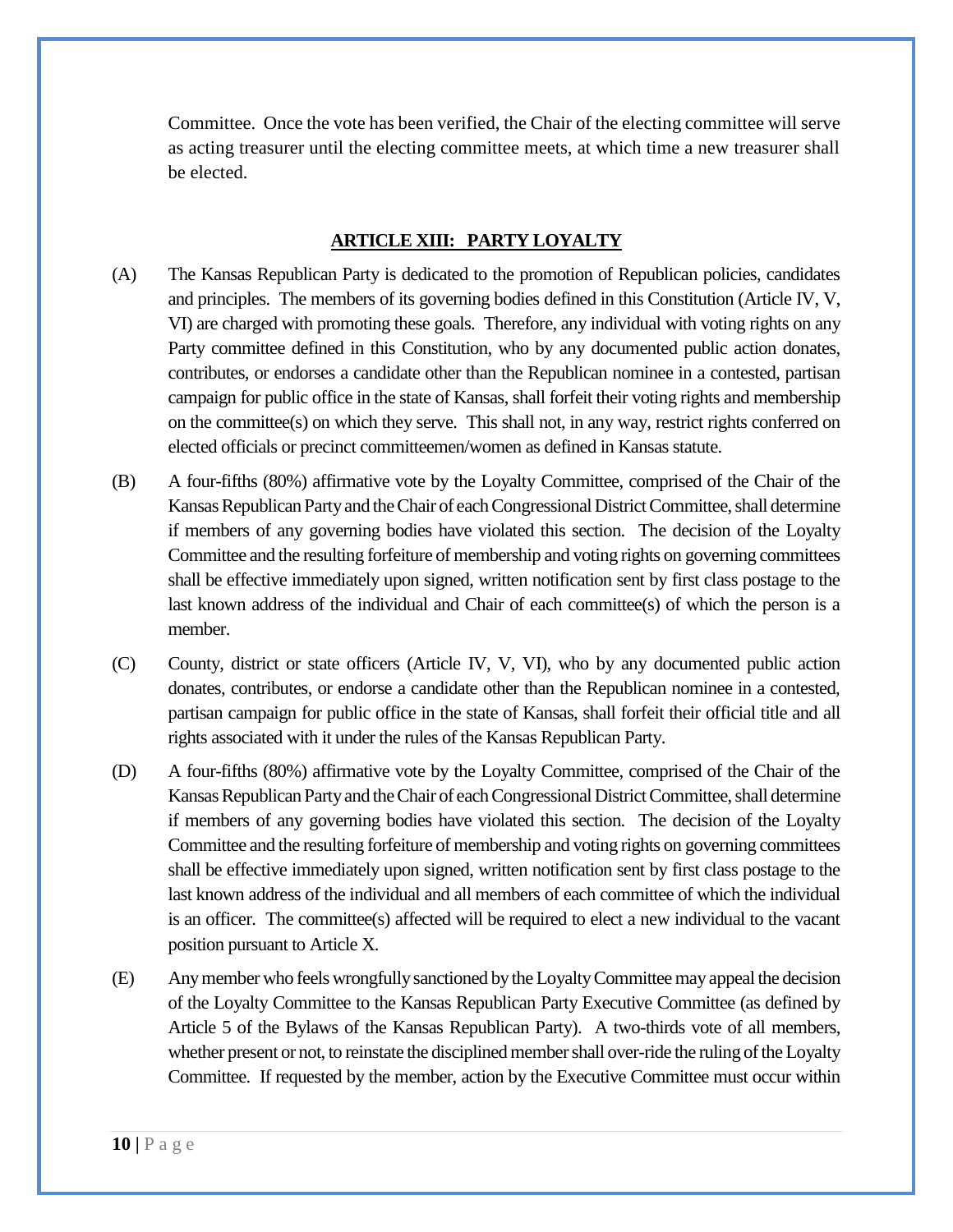five (5) calendar days of the appeal being received by the State Chair sent by fax, verified e-mail or first-class mail to the State Party office.

(F) Such forfeiture shall last for the entirety of the person's original elected term of office.

# **ARTICLE XIV: AMENDMENTS**

- (A) Article III and Article  $XIV(A)$  of this Constitution may be amended only by a four-fifths (80%) vote of state committee members whether present or not, as well as four-fifths (80%) approval of each delegation representing each congressional district and four-fifths (80%) of the state executive committee, provided that any proposed amendments shall be submitted by the sponsoring member to all members of the state committee not less than fourteen (14) days prior to the meeting at which such amendment is offered. The state chair shall arrange for distribution of all such proposals presented to him more than twenty-one (21) days prior to a state committee meeting by any sponsoring member.
- (B) All other provisions of this Constitution may be amended by a two-thirds vote of all state committee members whether present or not, provided that any proposed amendments shall be submitted by the sponsoring member to all members of the state committee not less than fourteen (14) days prior to the meeting at which such amendment is offered. The state chair shall arrange for distribution of all such proposals presented to him more than twenty-one (21) days prior to a state committee meeting by any sponsoring member.
- (C) All amendments take effect immediately unless otherwise specified in the amendment.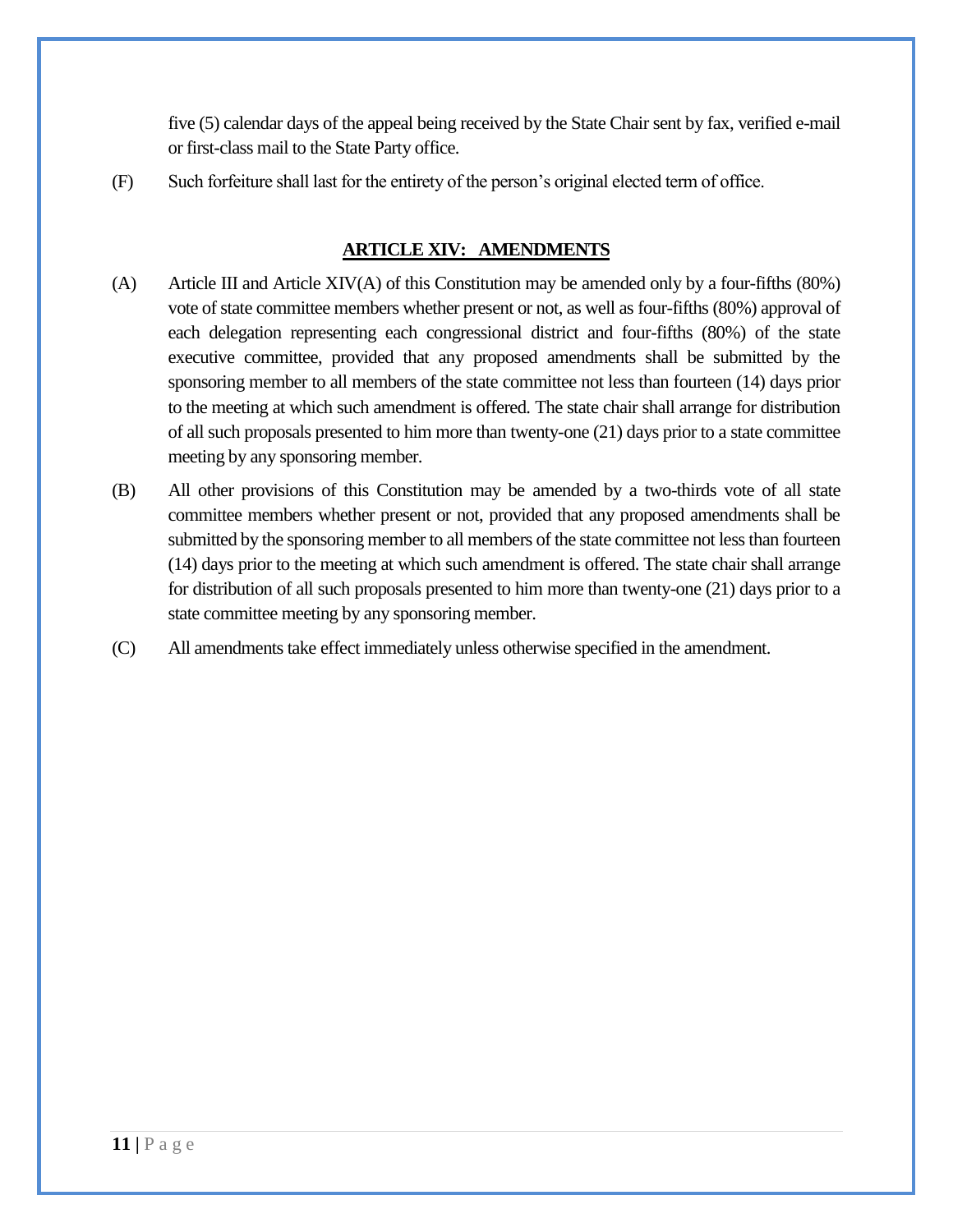# **Kansas Republican Party Bylaws**

*As Amended July 25, 2015*

# **1. COUNTY ORGANIZATION**

#### (A) *Reorganization Meeting:*

- (i) When: The county chair must call a reorganization meeting of the county central committee to occur after the August primary election and no more than fourteen (14) days after the November general election.
- (ii) Notice: The county chair must send written or e-mail, if available, notice of the reorganization meetings, not less than five (5) days before the meeting date, to each precinct committeeman and committeewoman elected at the most recent August primary election stating a time and place certain for the reorganization meeting.
- (iii) The county chair must mail or email to the executive director and congressional district chair copies of meeting notices, proposed rules, proposed agenda, and minutes of the reorganizational meeting.
- (B) *Providing List of County Members of District Committee:* If minutes of the reorganization meeting identifying the selected congressional district committee members and alternate members are not provided to the congressional district chair before the congressional district reorganization meeting, the county's congressional district committee members and alternate members will not be allowed to participate in congressional district committee reorganization meeting.
- (C) *Providing List of County Committee Members:*
	- (i) *Those Elected in the August Primary:* The county chair will provide a list of all current precinct committeemen and committeewomen in the county to the state chair or executive director as soon as practical after the August primary election final canvass.
	- (ii) *Those Appointed:* County Chairs will inform the executive director of all appointments and removals of precinct committeemen and committeewomen as soon as possible.
- (D) *County Committee Bylaws and Meeting Rules:* A county committee may adopt County Bylaws and meeting rules that are not inconsistent with the Constitution or State Bylaws.

## **2. CITY PARTY COMMITTEES**

A city party committee shall be composed of the precinct committeemen and committeewomen of the precincts of the city, and shall be organized as provided herein for county central committees.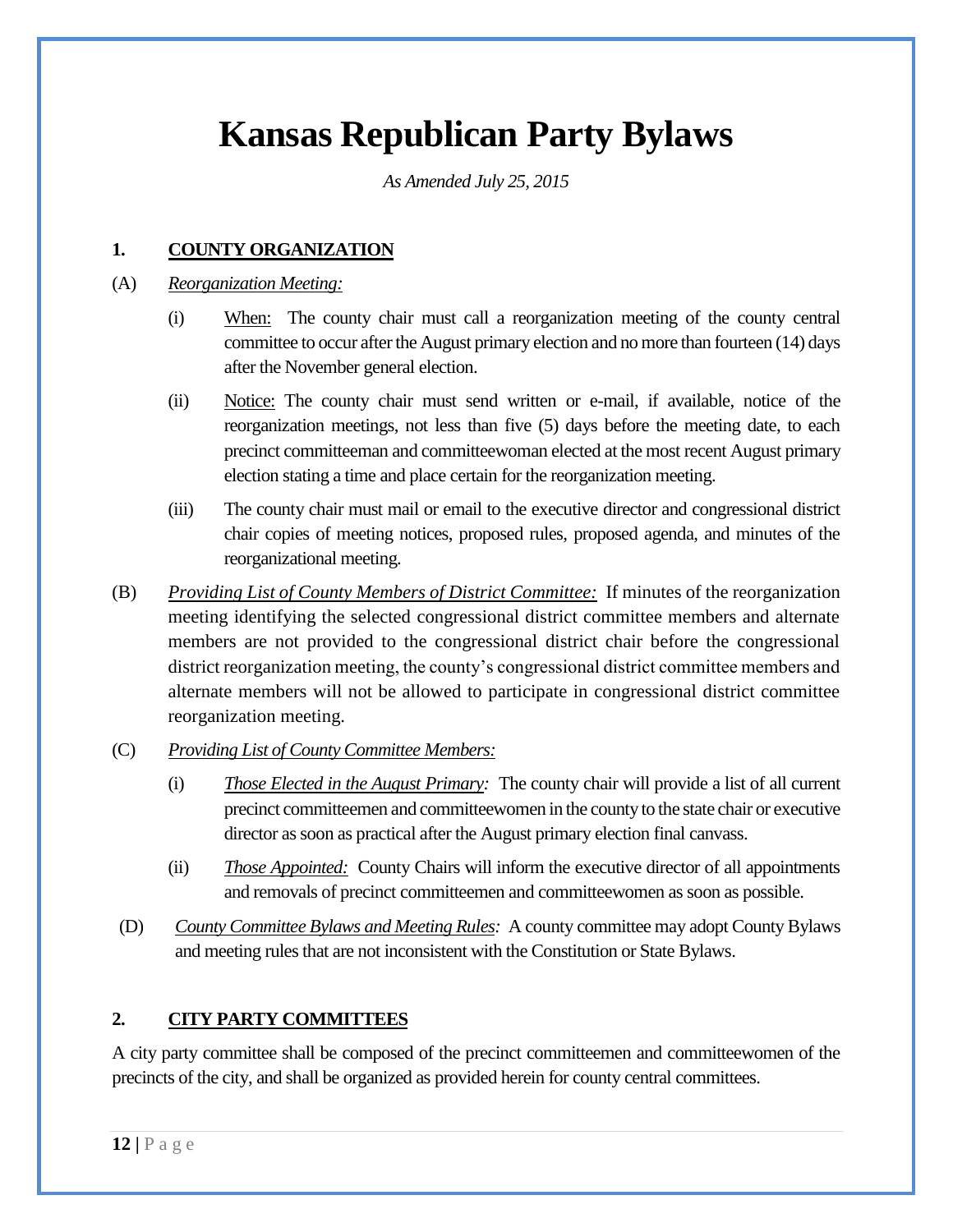# **3. CONGRESSIONAL DISTRICT COMMITTEES**

- (A) *Notice:* Meetings of the congressional district committee shall be called by giving written notice of such meeting, postage first class prepaid, or e-mail if available, to each member and alternate member of the congressional district committee mailed at least eight (8) days before the date of the meeting.
- (B) *Meeting Chair:* The person calling the meeting shall serve as the temporary chair.
- (C) *District Rules:* A congressional district committee may adopt District Bylaws and meeting rules as are not inconsistent with the Constitution or Bylaws of the state committee.
- (D) *Reorganization Meetings:* At the time a reorganizational meeting is called, the incumbent congressional district chair shall provide a copy of the proposed rules governing the meeting to all persons qualified to vote at such meeting.

# **4. STATE COMMITTEE**

- (A) *Meetings:* The state committee shall meet at least twice a year. Written notice of meetings shall be given by mail, postage first class prepaid or e-mail, if available, mailed at least fourteen (14) days in advance of any meeting by the persons calling said meeting, to the last known address of all persons entitled to vote at such meeting, and their alternates.
- (B) *Calling Meetings:* It shall be the duty of the state chair to call meetings of the state committee and give notice thereof. The state vice chair shall also have authority to call meetings. The secretary of the state committee shall call a meeting upon written petition of 20% of the state committee members.
- (C) *National Convention Delegates:* The state committee shall adopt the rules for the election of delegates to the Republican National Convention.
- (D) *Procedure:* "Robert's Rules of Order" shall govern parliamentary procedures at all meetings of the state committee and executive committee.
- (E) *Platform:* The state committee shall develop and adopt a state party platform before June 30 during each even numbered year.

# **5. NEUTRALITY IN PRIMARY OR CAUCUS:**

- (A) Except in the case of a primary or caucus in which there is only one Republican candidate, the state committee, the executive committee, district committees, county committees, city committees, and paid party staff shall not
	- (i) endorse candidates,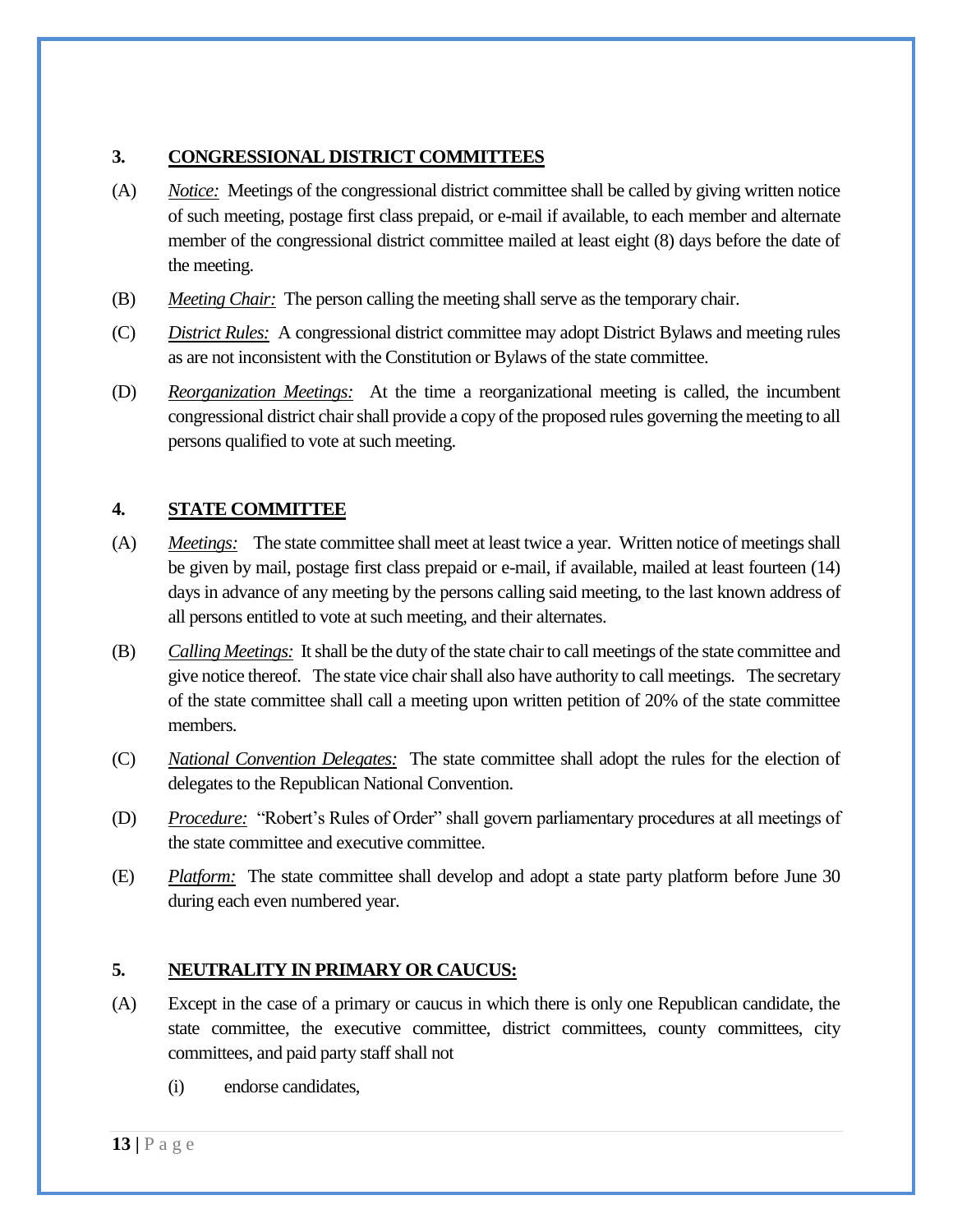- (ii) provide lists of party financial contributors, or
- (iii) provide financial support to specific candidates

until the contested primary or caucus is finished.

- (B) In providing all other types of assistance to candidates before a contested primary or caucus, the state, district, county or city committee shall provide assistance on a non-discriminatory basis.
- (C) State, district, county, and city officers and committee members may, in their individual capacity, endorse and support candidates in a contested primary or caucus.

## **6. EXECUTIVE COMMITTEE**

- (A) The state executive committee shall perform such duties as are delegated to it by these Bylaws, and as may be delegated to it from time to time by the state committee or its officers. All financial audits shall be addressed to the state executive committee by auditors selected by the committee. The executive committee shall perform oversight over the operations of the elected and appointed officers of the state committee.
- (B) *Inspection of Records and Files:* All records and files of the state committee shall be open and available, to the extent allowed by applicable law, to the executive committee as a whole.

Upon written petition signed by at least three (3) executive committee members and submitted to the Chair, the Chair shall cause state party records to be open and available at the Party Office to the signers of the petition, at a time mutually agreed upon by the signers and the Chair, but not to exceed thirty (30) days after the petition is submitted.

Upon the petition described in this paragraph, no less than three (3) executive committee members shall view said records at a time.

- (C) *Membership of the Executive Committee:* The state executive committee shall be composed of the following:
	- (i) The six officers of the state committee;
	- (ii) All congressional district chairmen and vice chairmen;
	- (iii) Two persons appointed by the state chair, who shall serve at the pleasure of the state chair;
	- (iv) One member from each congressional district selected at large by the district committee before the state committee organizational meeting to serve for a term until the next state committee organizational meeting;
	- (v) The President of the Kansas Federation of Republican Women;
	- (vi) The President of the Kansas Young Republicans;
	- (vii) The Chair of the Kansas Republican Hispanic Council;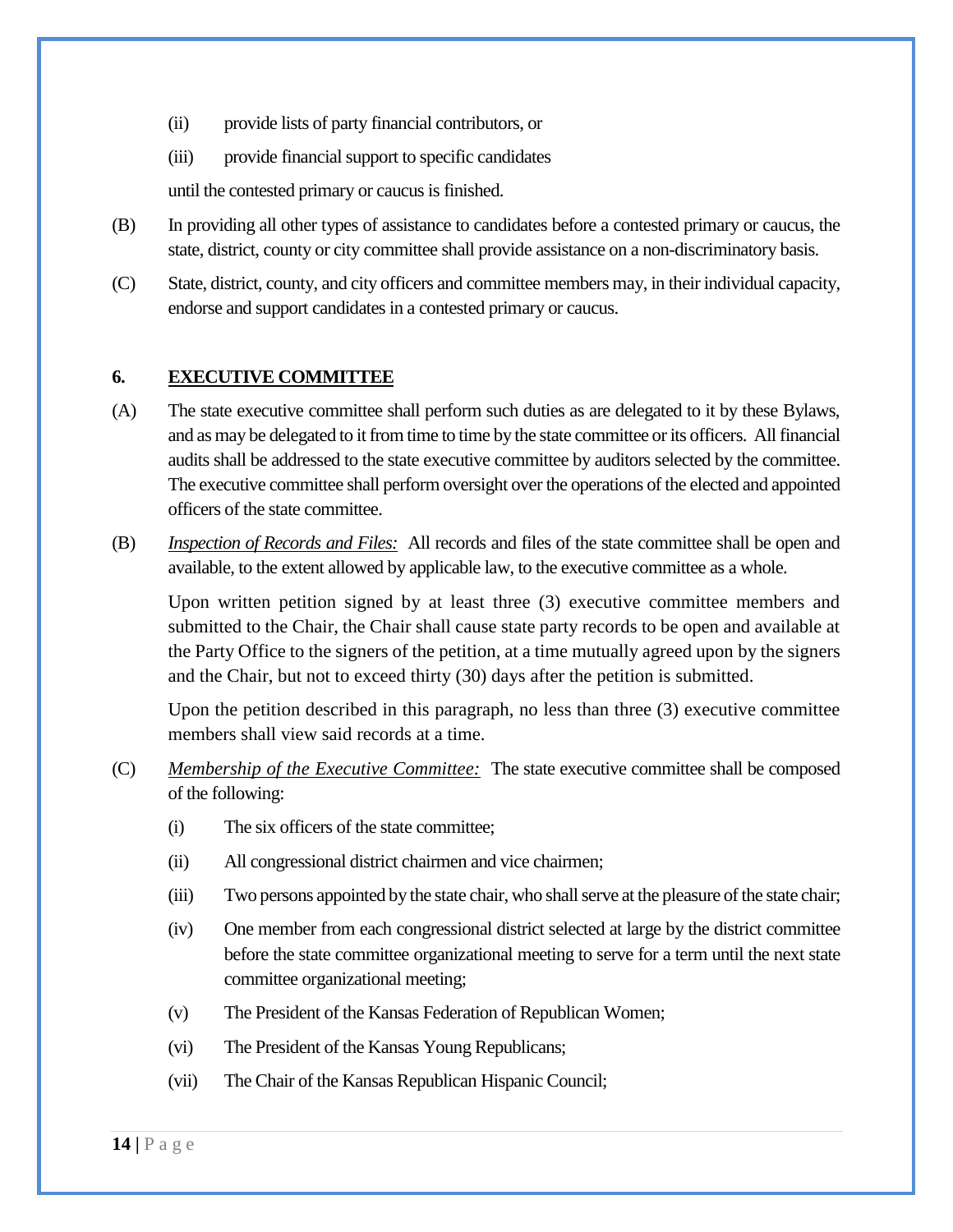- (viii) The Chair of the Kansas Black Republican Council;
- (ix) The President of the Kansas Federation of College Republicans

As to those persons affiliated with the Republican Party, the following:

- (x) The Attorney General, or his or her designee;
- (xi) The State Treasurer, or his or her designee;;
- (xii) The State Insurance Commissioner, or his or her designee;;
- (xiii) The Secretary of State, or his or her designee;;
- (xiv) The President of the Senate or a senator designated by the President;
- (xv) The Majority Leader of the Senate or a senator designated by the Majority Leader;
- (xvi) The Speaker of the House of Representatives or a member of the House designated by the Speaker;
- (xvii) The Majority Leader of the House of Representatives, or a member of the House designated by such Majority Leader;
- (xviii) The minority leader of each Chamber or a member of the same Chamber designated by such minority leader;
- (xix) One person designated by the Governor;
- (xx) One person designated by each United States Senator; and
- (xxi) One person designated by each U.S. Congressman.
- (D) *Employee Non-Eligibility***.** Only individuals who are not employees of the Republican State Party may serve on the executive committee. Any individual who is serving on the executive committee will automatically be removed from the executive committee as soon as his or her employment with the State Party begins.
- (E) *Meetings of the Executive Committee*
	- (i) *No Proxies:* No person shall be represented by proxy at executive committee meetings.
	- (ii) *Minimum Meetings:* The executive committee shall meet not less than two times per year.
	- (iii) *Notice:* The state chair shall give notice of all meetings by mail, confirmed email, and/or phone at least seven (7) days in advance.
	- (iv) *Telephonic Meetings:* Meetings of the executive committee may be held by teleconference upon call of the state chair after notice by mail, confirmed email and/or phone, teleconference meetings shall not be considered for purposes of the minimum meeting requirement, set out above. When meeting by teleconference, special effort shall be taken by the moderator to ensure all participants' votes are captured by means of a roll call vote.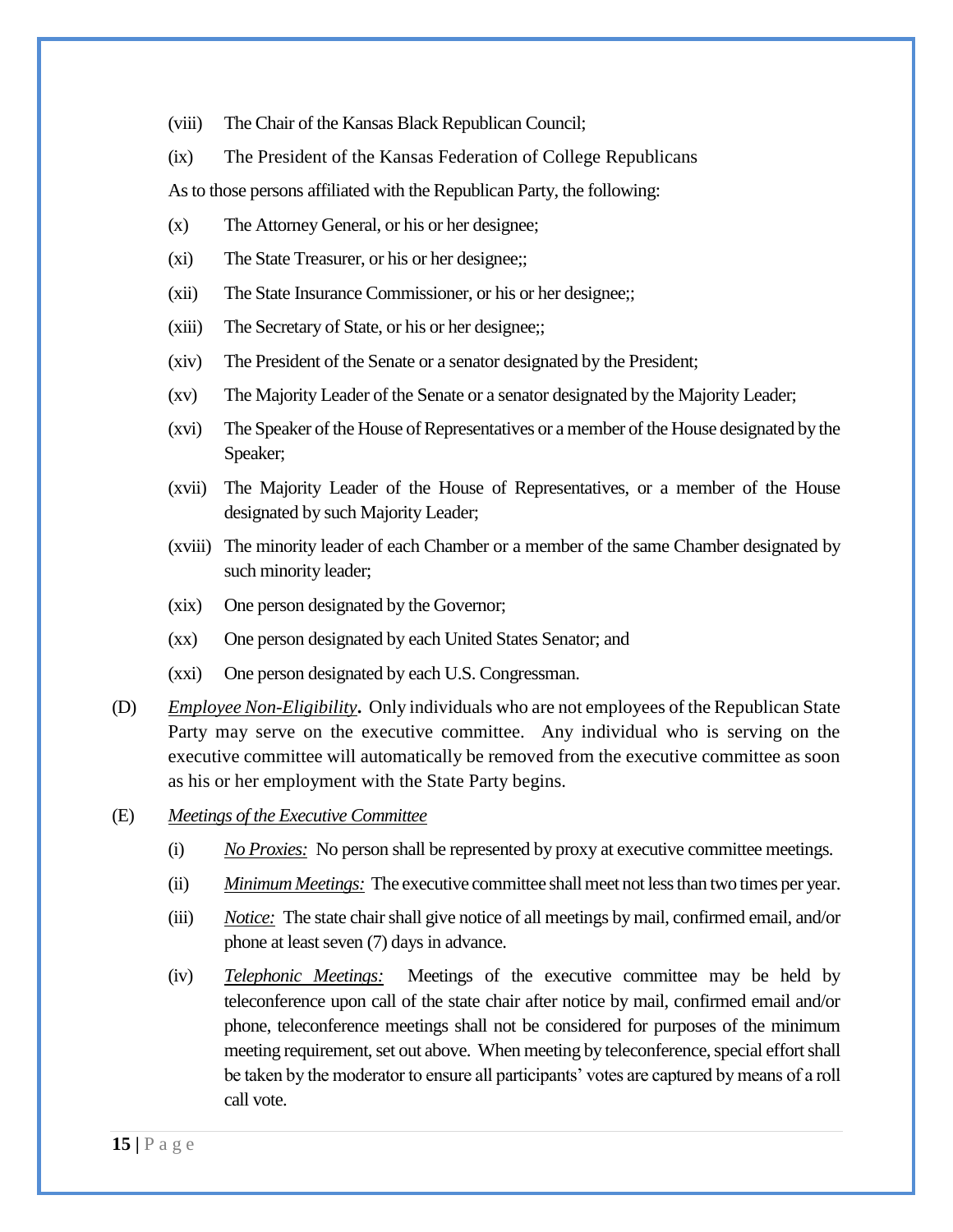(F) *Meeting Participants:* Participation in meetings of the executive committee shall be limited to members and individuals requested by the executive committee, as a body, or by the state chair, to participate.

#### **7. COMMITTEES**

(A) *Special Committees:* The state chair, with the approval of the executive committee, may establish committees for special, designated purposes.

The executive committee may stipulate that membership of all or a designated portion of any such committee be limited to members of the executive committee, or other bodies.

The executive committee may also designate authority it otherwise has to such committees, which authority shall continue until withdrawn by the executive committee, or until a term set by the executive committee ends.

- (B) *Standing Committees:* The following standing committees shall operate in the manner prescribed below.
	- (i) **Budget Committee:** The Budget Committee shall be comprised of the Officers of the State Committee (as defined by Article VII(A) of the Kansas Republican Party Constitution) along with one additional member appointed by the state chair.

The state chair shall appoint one of the members as chair.

The committee shall be responsible for the preparation of a draft budget for each year to be approved by the Executive Committee and after approval shall provide oversight to ensure that expenditure limitations contained in the budget are met.

(ii) **Resolutions Committee:** The state chair shall appoint a Resolutions Committee comprised of at least two (2) and no more than three (3) members per Congressional District.

The state chair shall have the authority to appoint the chair of the committee and to set rules governing the committee not in conflict with these bylaws.

Proposed resolutions, other than memorial, may be no more than three hundred (300) words long and must be submitted to State Party Headquarters and/or the chair of the Resolutions Committee at least thirty (30) days before the nearest scheduled state committee meeting.

The resolutions committee may

- (i) Approve a proposed resolution and pass it to the state committee for a vote,
- (ii) Amend a proposed resolution and pass the amended resolution to the state committee for a vote, or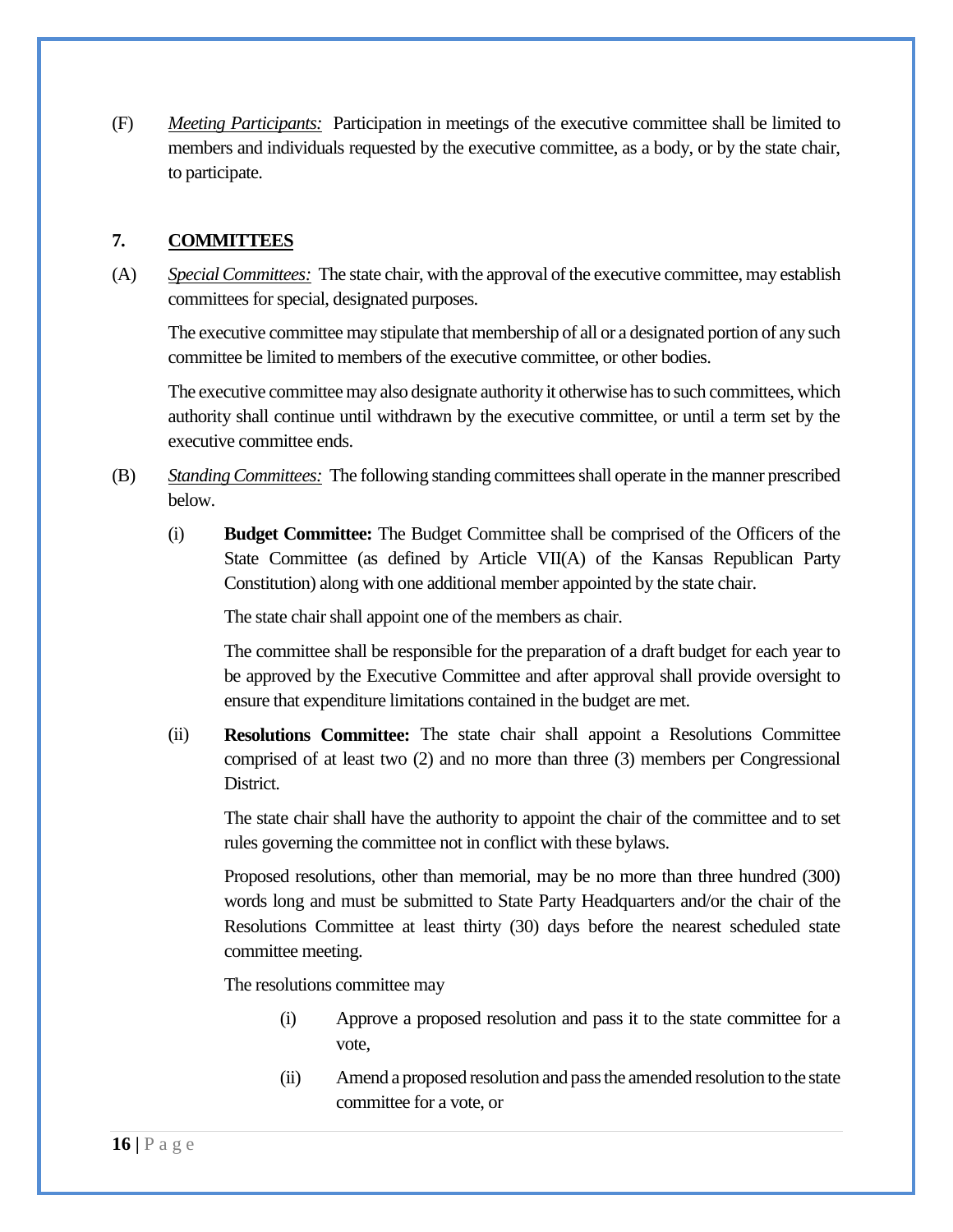(iii) Reject a proposed resolution, in which case a two-thirds vote of the state committee is necessary for the proposed resolution to be put before the state committee for a vote.

Action by the Resolutions Committee shall be distributed to all members and alternate members of the state committee at least ten (10) days before the state committee meeting.

Resolutions not received by State Party Headquarters and/or the chair of the Resolutions Committee at least thirty (30) days before the scheduled state committee meeting may be considered by the Resolutions Committee in advance of the closest scheduled state committee meeting or held for a future meeting upon an affirmative majority vote of all Resolutions Committee members, whether present or not.

If the Resolutions Committee decides to take action on a proposal submitted after the deadline they are empowered to recommend, modify or recommend rejection of any resolution and shall provide copies of their action to all members and alternate members of the state committee at the earliest possible time.

Resolutions may be proposed by any member of the state committee, by any county or district Republican party, any standing or special state party committee or by any auxiliary Republican organization.

(iii) **Rules Committee**: The state chair shall appoint a rules committee comprised of at least two (2) and no more than three (3) members per Congressional District.

The state chair shall have the authority to appoint the chair of the committee and to set rules governing the committee which are not in conflict with these bylaws.

The Rules Committee shall be responsible for drafting rules for all state committee meetings, recommending alterations to the bylaws and constitution and drafting other rules as requested by the state chair, executive or state committee.

The committee shall be vested with the authority to resolve all rules disputes and questions, and to ensure adherence to all party rules and as requested issue opinions or interpretations of rules.

(iv) **Platform Committee**: The state chair shall appoint a platform committee comprised of at least two (2) and no more than four (4) members per Congressional District.

The state chair shall have the authority to appoint the chair of the committee and to set rules governing the committee which are not in conflict with these bylaws.

The committee shall draft a party platform in accordance with Article 4(F).

Said platform must be submitted to all members of the state committee by first class postage or by e-mail, if available, a minimum of fourteen (14) days before consideration by the state committee.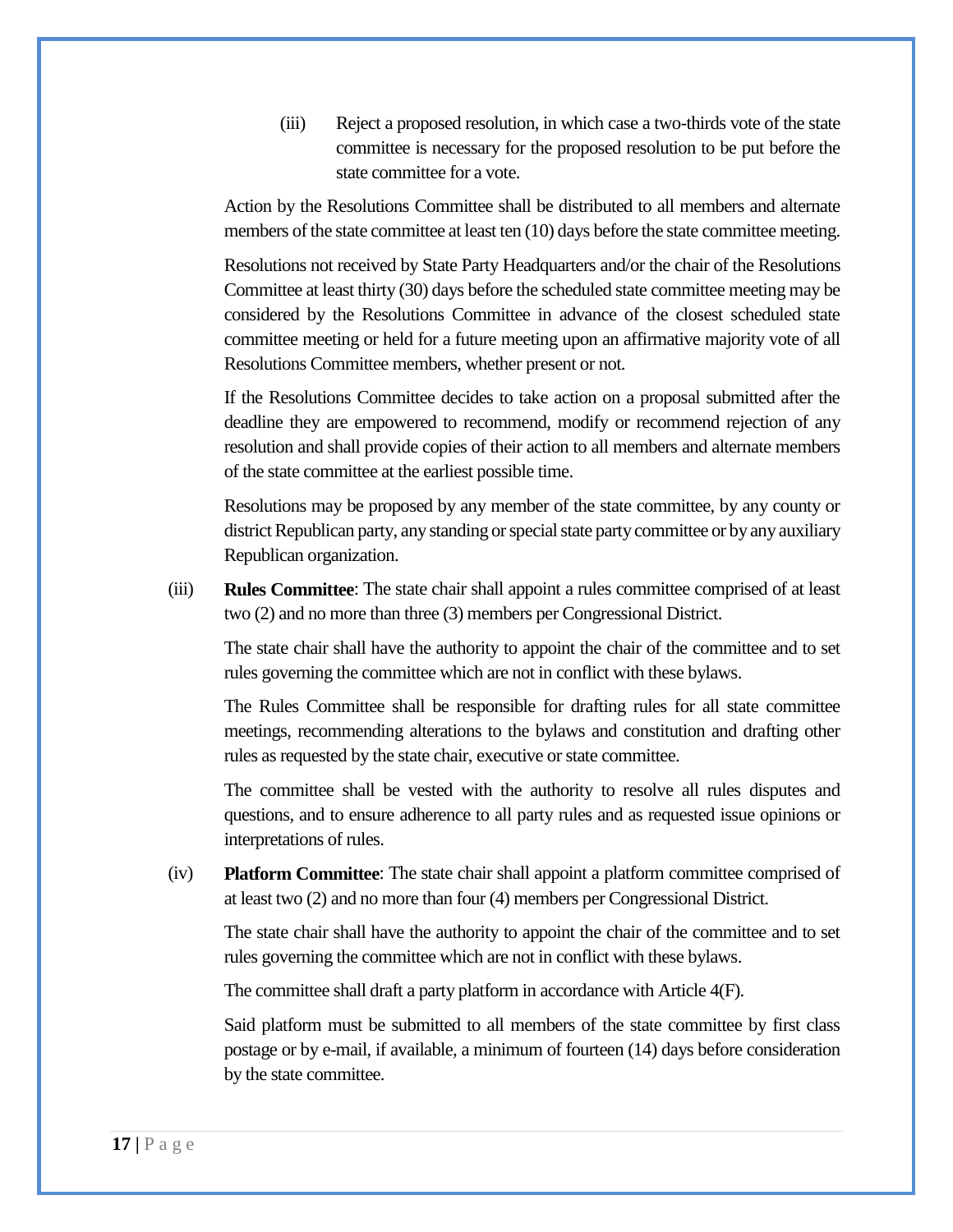## **8. STATE COMMITTEE OFFICERS**

- (A) *State Committee Membership Not Required:* It shall not be necessary for any officer of the state committee to be a member of the state committee at the time of his or her election.
- (B) *Election:* Elective officers of the state committee shall be elected by secret ballot, except in the case of uncontested elections.

To have his/her name placed in nomination for any elected state party position, a candidate must provide the state party Secretary or Executive Director written notice of his/her intent to have his/her name placed into nomination seven (7) days before the date of the election.

The Secretary or Executive Director will inform all state committee members and alternate members of all candidates for state party office no later than five (5) days before the date of the election.

- (C) *Term of Office:* The Chair, Vice-Chair, Secretary and Treasurer shall take office immediately upon their election, and serve until such time as their successor has been duly elected.
- (D) *Appointed Officers:* The state chair may appoint the following non-voting officers of the state committee, assign duties and responsibilities and, as budgeted by the executive committee, establish compensation:
	- (i) Chaplain;
	- (ii) Legal Counsel;
	- (iii) Sergeant-at-Arms; and
	- (iv) Parliamentarian.
- (E) *State Chair Duties:* The state chair shall be the chief executive officer of the state committee, and shall issue notice of meetings of the state committee and executive committee. The state chair shall preside at meetings of the state committee and executive committee. The state chair shall observe and enforce the policies prescribed by the state committee. The state chair shall have the power to appoint subordinate staff members provided for in the budget.

All party employees, including the executive director, serve at the pleasure of the chair and may be terminated at any time. Employment contracts may be negotiated with the chair or his/her designee, but may not exceed the current term of the chair. Employees are expected to submit their resignation at the end of each chair's term of office and may be retained temporarily or hired again by the new chair at his/her discretion.

- (F) *Vice Chair:* The state vice chair shall exercise the functions of the state chair during the absence or disability of the state chair, and in the event of vacancy in the office of the state chair. The vice chair shall perform other duties prescribed by the state chair.
- (G) *Secretary:* The secretary shall make a complete record of all proceedings of the state committee and executive committee. The secretary shall perform other duties prescribed by the state chair.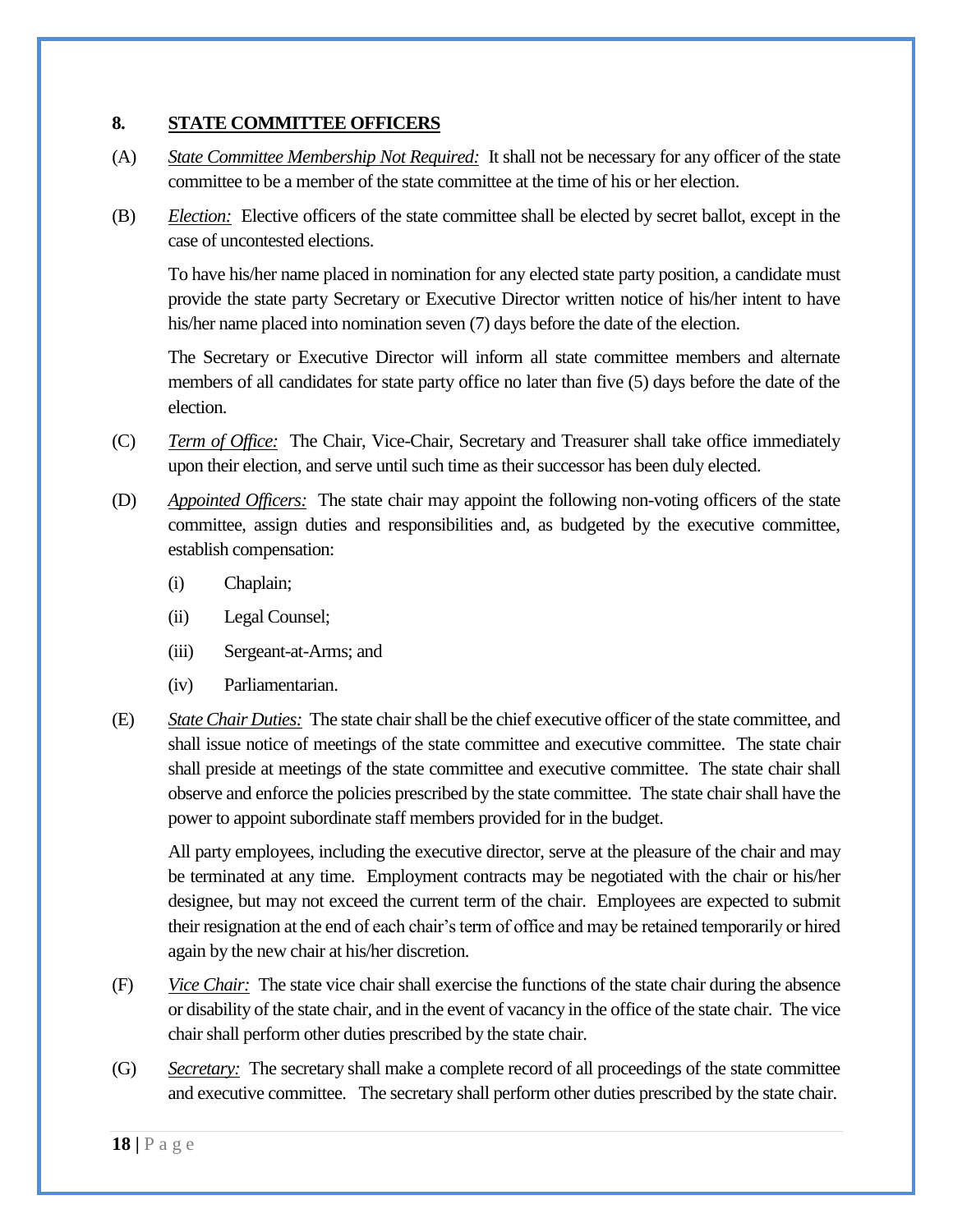- (H) *Treasurer:* The treasurer shall assist the officers of the state committee in the preparation of budgets and estimates.
	- (i) The treasurer shall have the basic financial responsibility for and authority over all financial commitments, obligations and disbursements of the state committee funds.
	- (ii) The treasurer shall maintain a working knowledge of the current financial operations of the state party and be responsible for communicating with the Budget Committee, Executive Committee and staff regarding all fundraising and budget issues.
	- (iii) The treasurer shall open and maintain bank accounts in the bank or banks approved by the state chair or the executive committee.
	- (iv) The treasurer shall prepare reports each month for the officers, shall prepare special reports as requested by the executive or state committee and shall make and execute all reports required by the federal government, the State of Kansas, and the Republican National Committee.
	- (v) The treasurer is responsible for providing detailed, written reports of account balances, year-to-date budget expenditures and revenue receipts for each meeting of the budget, state and executive committees.

#### (I) *National Committeeman and Committeewoman*

- *(i) Election:* The Republican national committeeman and committeewoman from Kansas shall be elected by the state committee at its first meeting in presidential election years.
- *(ii) Term:* The term of office is that set by the applicable Rules of the Republican National **Committee**

## **9. BUDGET**

- (A) The Budget Committee shall prepare an annual budget for the operation of the state committee. The budget year shall be April 1st through March 31st of the following year.
- (B) Said budget shall be submitted for approval to the Executive Committee by March 15th. After approval by the Executive Committee, the Budget Committee may approve modifications throughout the year to the budget not to exceed 20% for any given line item expenditure. Increases beyond 20% may be revised from time to time upon a majority vote of the executive committee.
- (C) Said budget shall be made available for review by the state committee at the next meeting of the state committee following approval by the executive committee.
- (D) Commission-based contracts must be approved by the Executive Committee.
- (E) The state chair shall have the authority to make purchase commitments and other obligations of the state committee funds and authorize disbursements of said funds. The state chair shall also have the responsibility of assuring that obligations incurred do not exceed funds available or